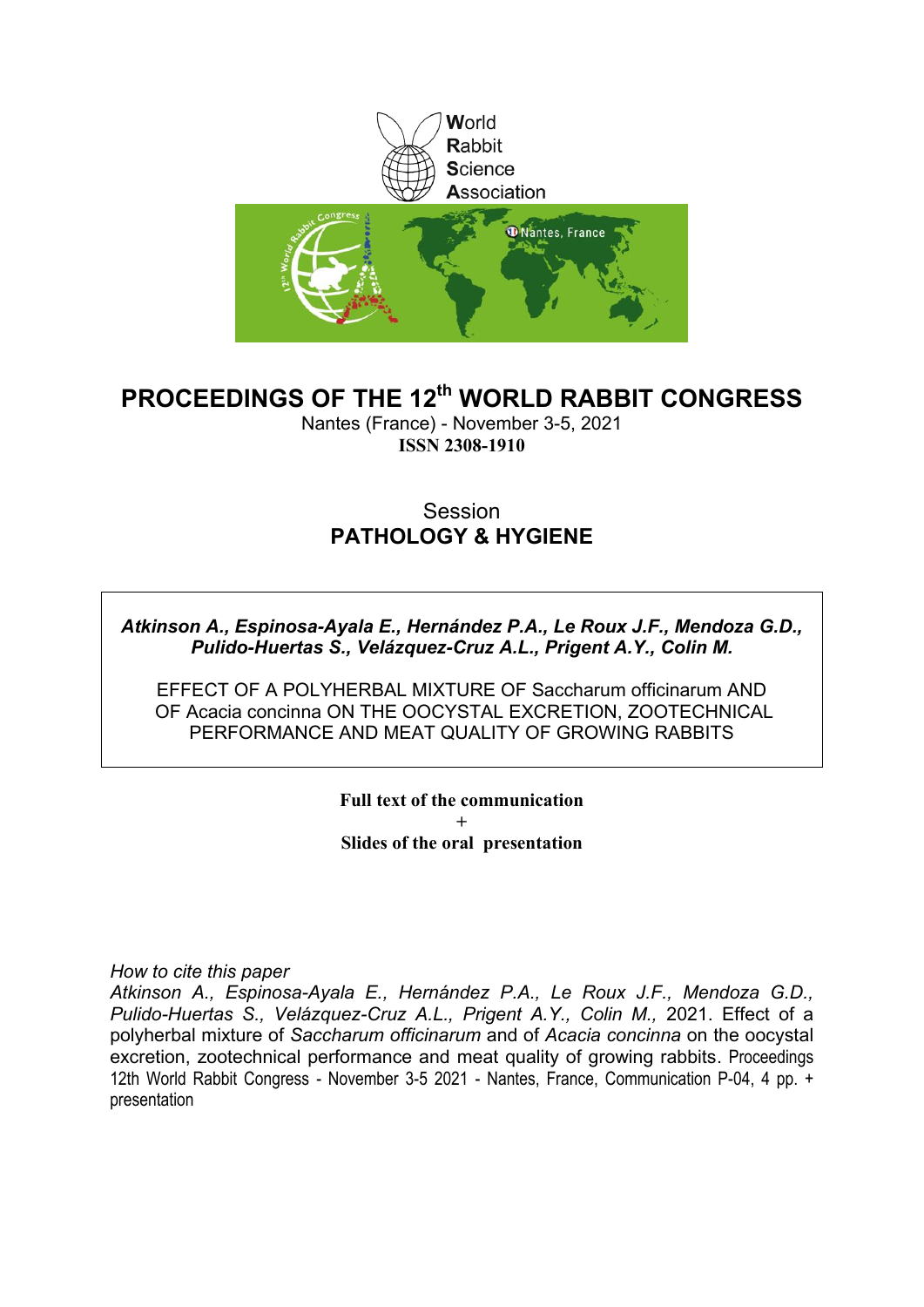#### **EFFECT OF A POLYHERBAL MIXTURE OF** *Saccharum officinarum*  **AND OF** *Acacia concinna* **ON THE OOCYSTAL EXCRETION, ZOOTECHNICAL PERFORMANCE AND MEAT QUALITY OF GROWING RABBITS**

**Atkinson A.<sup>1</sup> , , Espinosa-Ayala E.<sup>2</sup> , Hernández P.A.<sup>1</sup> , Le Roux J.F<sup>1</sup> , Mendoza G.D.<sup>3</sup> , Pulido-Huertas S.<sup>3</sup> , Velázquez-Cruz A.L.<sup>1</sup> , Prigent A.Y.<sup>4</sup> , Colin M.<sup>5</sup>**

<sup>1</sup>Nuproxa, 3 Rue Jean Rostand, 22 440 Ploufragan (France)

**<sup>2</sup>**Centro Universitario UAEM Amecameca, Universidad Autónoma del Estado de México, km 2.5 Carr. Amecameca-

Ayapango, 56900, Amecameca, México (Mexique)

**<sup>3</sup>**Doctorado en Ciencias Agropecuarias, Universidad Autónoma Metropolitana Xochimilco, Calz, del Hueso 1100,

 ${}^{4}$ Earl 3L, Coat Izella N°4, 29830 - Ploudalmézeau (France)

<sup>5</sup>Copri SARL, Coat Izella N°2, 29830 - Ploudalmézeau (France)

\* correspondant : M Colin copri@wanadoo.fr

#### **ABSTRACT**

Two experiments, Exp. 1 and Exp. 2, were conducted to evaluate the use of Peptasan, a polyherbal mixture of *Saccharum officinarum* and of *Acacia concinna,* in contributing to the control of *Eimeria* in growing rabbits. Exp. 1 was carried out in Mexico, using 40 rabbits weaned at 30 days of age split into 4 groups, supplemented with 0.00; 0.25; 050 and 0.75 kg / ton of Peptasan. Exp. 2 was carried out in France in a deteriorated sanitary context, where 299 rabbits weaned at 34 days of age were divided into 2 groups, with feed supplemented with either 1 kg/ton of Peptasan or control. Feces collection was carried out at 50 days of age in both experiments and also at 70 days in Exp. 2. Weights and slaughtering yields were recorded in both experiments. In Exp. 1, feed intake, feed conversion ratio (FCR) digestibility, dry mater digestibility, meat pH and color parameters were measured. In Exp. 2, mortality was recorded daily and fat characteristics were analyzed. Peptasan decreased the oocystal excretion in both experiments, from 1520 to 240 oocysts / gram in Exp 1 where the level of contamination was low and in Exp. 2, with a high level of contamination, from 33 500 to 25 000 oocysts / gram. This decrease of total oocyst excretion was essentially due to the significant reduction of pathogenic *Eimeria* (*Eimeria magna* + *Eimeria media)* from 27 300 to 18 600 oocysts / gram. In Exp. 2, Peptasan highly significantly decreased mortality in growing rabbits, particularly between 34 and 55 days. Growth performance and slaughtering yields were not significantly modified in either experiment. Peptasan had no effects on feed intake, FCR and dry mater digestibility. Measurements of meat quality (pH, Cholesterol) were not modified by Peptasan except meat luminosity, which was improved, demonstrating that this product had probably no negative effect on iron absorption. Consequently, Peptasan is an interesting solution to contribute to the control of *Eimeria* development in rabbit farming using only natural products.

Key words: *Rabbit*, *Eimeria*, *Saccharum officinarum, Acacia Concinna*.

#### **INTRODUCTION**

The importance of intestinal infection by *Eimeria* is emphasized in many publications (Licois, 2009) and consequently chemical coccidiostats are often used in the feed to control infection. A previous work has reported the possibility to decrease excretion of *Eimeria* by using only natural products (Colin *et al*, 2013). Peptasan is a mix of physical fractions of *Saccharum officinarum* and of *Acacia concinna.* It has been demonstrated that *Saccharum officinarum* decreased *Eimeria tenella* proliferation in chickens (El Abassy *et al.,* 2003). Saponins of *Acacia concinna* have shown an effect on *Eimeria* development (Pratap et Bhaskar Rao, 1987). Hernandez-Reyes *et al. (*2016) have observed that Peptasan decreased *Eimeria* infection and increased lamb growth. Only one publication deals with the effects of Peptasan in rabbits but lacked a negative control (Kostova *et al.,* 2011). Cheeke *et al.* (1977), have shown a reduction of feed intake of rabbits with alfalfa saponins. Consequently, more research is needed to validate the use of Peptasan for rabbits. Furthermore, saponins can have an effect on lipid quality (Corral *et al.*, 2016). This information does not exist for rabbits.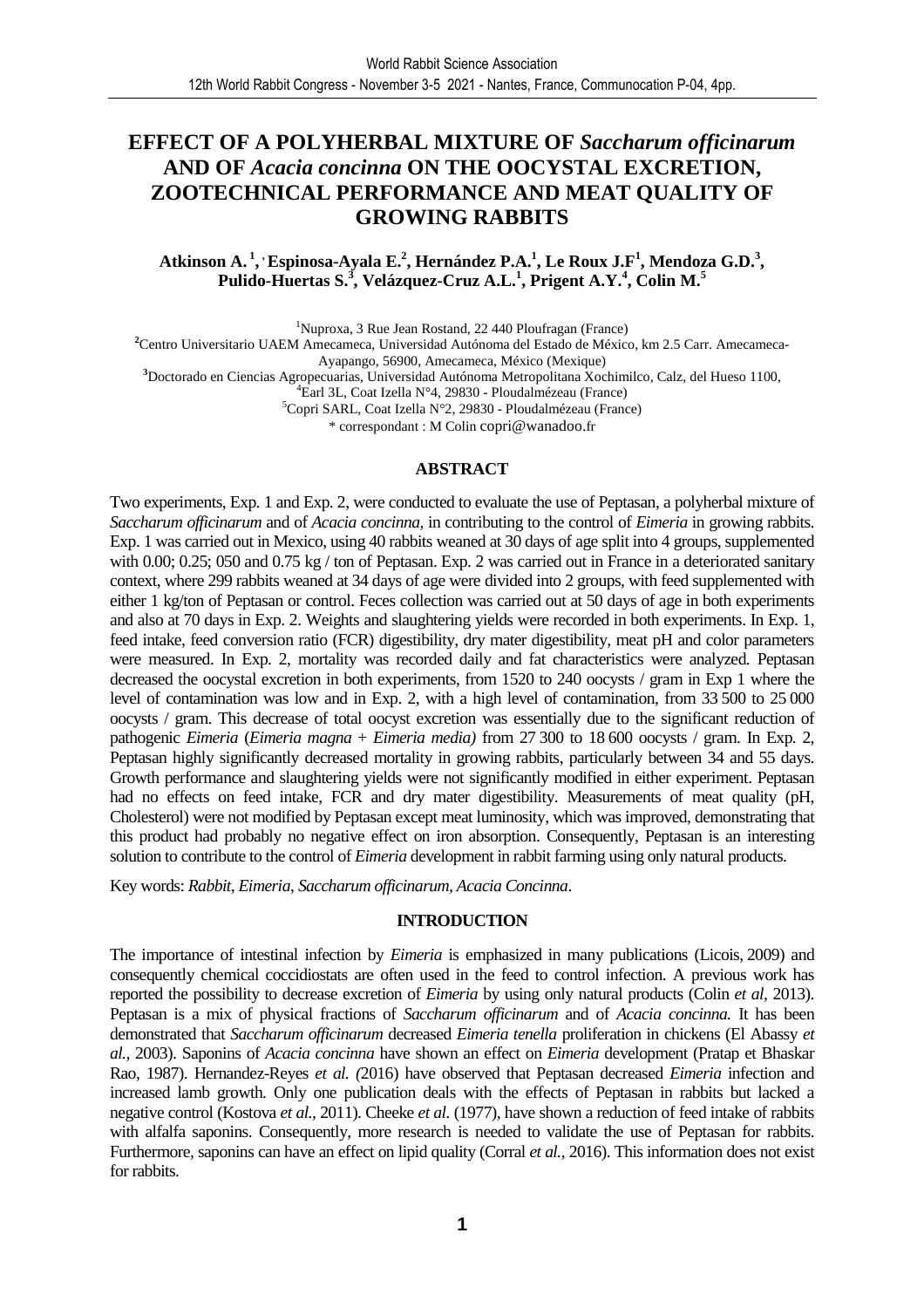This publication reports the results of 2 experiments, Exp. 1 carried out in the autonomous university of Mexico and Exp. 2 in the Earl 3L in France (Colin *et al.,* 2013). A portion of these results have already been published (Atkinson *et al*., 2019).

#### **MATERIALS AND METHODS**

#### **Treatments and feeds**

Exp. 1 included 4 treatments corresponding to different dosages of Peptasan: 0.00; 0.25; 0.50 and 0.75 kg / ton of feed. Exp. 2 has compared a control feed from which the formula was already published (Teillet *et al*., 2011) with a feed supplemented with 1 kg / ton of Peptasan. No antibiotics were used in either experiment. **Animals** 

In Exp. 1, 40 male rabbits (New Zealand x California) weaned at 30 days of age were housed in individual cages. In Exp. 2, 299 Hycole rabbits weaned at 34 days were housed in collective cages of 5 rabbits / cage. **Measured criteria** 

Rabbits were weighted at the beginning of the 2 experiments and at the end at 50 days for Exp. 1 and 70 days for Exp. 2. Daily feed intakes were measured in Exp. 1 and mortalities daily monitored in Exp. 2. Samples of feces were collected at 50 days in both experiments and at 70 days in Exp. 2 according to a method already described (Colin *et al.*, 2013; Atkinson *et al.*, 2019). Digestibility of dry matter was measured in Exp. 1 using acid-insoluble ashes as an internal marker (Van Keulen and Young, 1977). Slaughtering yields were measured in both experiments on warm carcasses. In Exp. 1, samples of *Longissimus dorsi* were used to measure pH and color parameters (Volek and Marounek, 2013). In Exp. 2, a sample of perirenal fat was collected to analyze the cholesterol of the fat.

#### **Statistical analysis**

The data were analyzed by ANOVA for weights, growths, slaughtering yields and meat pH; after Boolean transformation of the individual data for mortalities  $(1$  for dead rabbit  $-0$  for alive rabbit) and on logarithms for the number of oocysts.

#### **RESULTS AND DISCUSSION**

#### **1. Numeration and identification of the oocysts**

**Table 1:** Number of oocysts in Exp. 1 (thousands / gram)

| Peptasan<br>$(kg / \text{ton})$ | 0.00 | 0.25 | 0.50 | 0.75 |
|---------------------------------|------|------|------|------|
| Day 50                          | 1.52 | 0.34 | 0.29 | 0.24 |

In Exp. 1 with low level of contamination, Peptasan decreased the number of oocysts at 50 days ( $P = 0.12$ ) (Table 1).

In Exp. 2, the total number of oocysts was systematically and highly significantly lower with Peptasan ( $P = 0,005$ ), particularly at 50 days (Table

2). The level of the 2 pathogenic *Eimeria* (*E. magna* and *E media*), was systematically and significantly lower with Peptasan (P= 0,014) mainly at 50 days. *E. perforans* excretion was not affected by Peptasan.

| Age (days)            |              | 50                           |                              | $\mathcal{D}$<br>70 |                       |       |  |
|-----------------------|--------------|------------------------------|------------------------------|---------------------|-----------------------|-------|--|
| <b>Species</b>        | Control      | Peptasan                     | <b>Peptasan</b><br>% control | Control             | Peptasan %<br>control |       |  |
|                       |              | <b>Repetition 1</b>          |                              |                     |                       |       |  |
| All                   | 99.7         | 12,7                         | 12,8                         | 24,0                | 16.5                  | 68,8  |  |
| $E$ magna + $E$ media | 99,7         | 12,7                         | 12,8                         | 22,8                | 12,9                  | 56,6  |  |
| E perforans           | $\mathbf{0}$ | $\Omega$                     |                              | 1,2                 | 3,3                   | 275   |  |
|                       |              | <b>Repetition 2</b>          |                              |                     |                       |       |  |
| All                   | 34,0         | 18,0                         | 52,9                         | 18,0                | 15.5                  | 86,1  |  |
| $E$ magna + $E$ media | 24,2         | 13,90                        | 57,6                         | 10,8                | 2,7                   | 25,1  |  |
| E perforans           | 9,8          | 3.7                          | 37,4                         | 5,6                 | 10,0                  | 178,7 |  |
|                       |              | <b>Repetition 3</b>          |                              |                     |                       |       |  |
| All                   | 5,0          | 1,8                          | 37                           | 58,4                | 42,9                  | 73,5  |  |
| $E$ magna + $E$ media | 4,4          | 1,1                          | 24,7                         | 48,4                | 40,1                  | 82,8  |  |
| E perforans           | 0,6          | 0.8                          | 122,2                        | 7,4                 | 2,8                   | 37,8  |  |
|                       |              | <b>Average 3 repetitions</b> |                              |                     |                       |       |  |
| All                   | 46,2         | 10.9                         | 23,5                         | 33.5                | 25,0                  | 74,6  |  |
| $E$ magna + $E$ media | 42,8         | 9,3                          | 21,6                         | 27,3                | 18,6                  | 67,9  |  |
| E perforans           | 3,5          | 1,5                          | 42,6                         | 4,7                 | 5,4                   | 113,5 |  |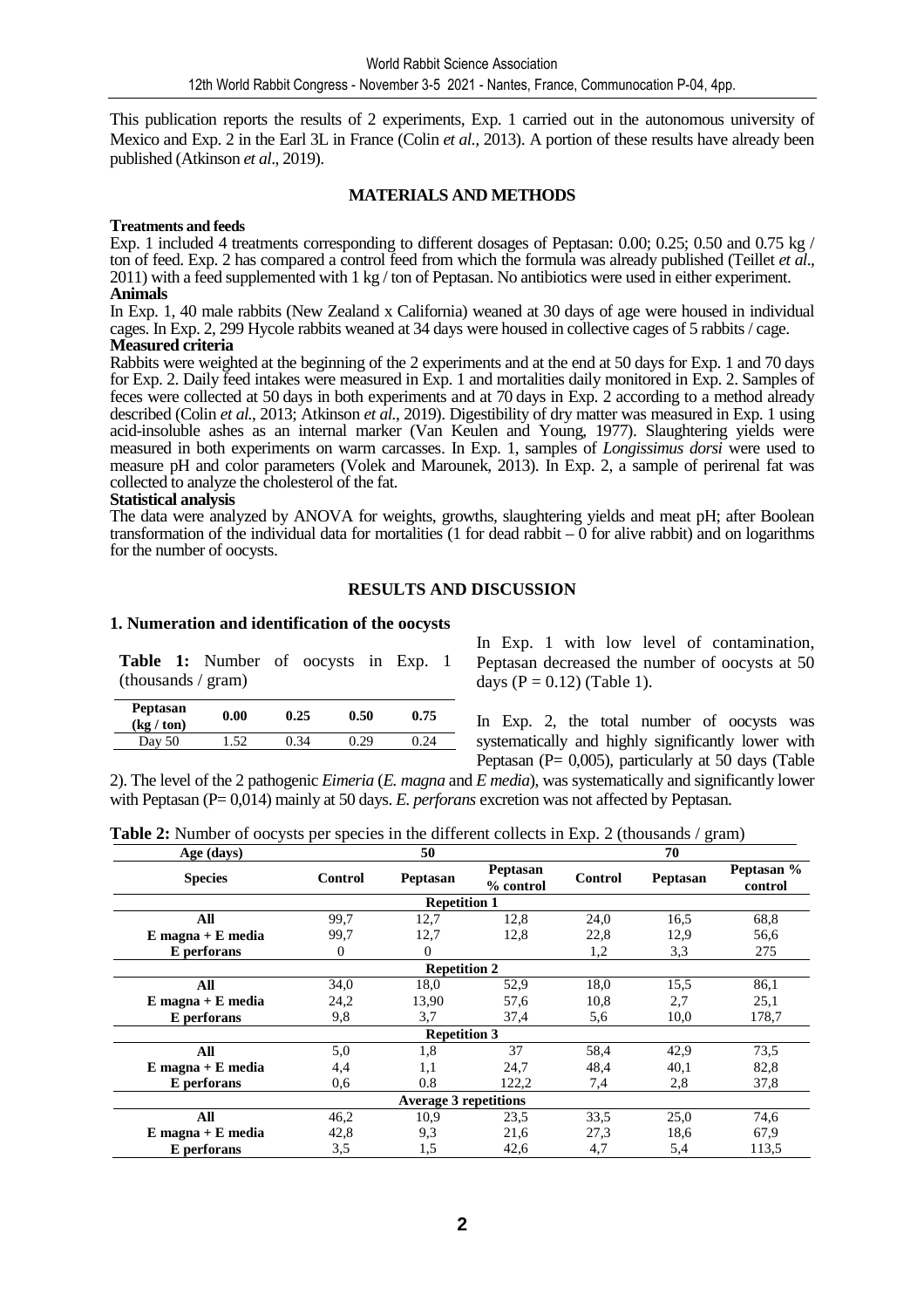#### **2. Mortality**

In Exp. 2, mortality was higher than that generally observed on this farm: 19.4 % *versus* 11.3%. Mortality with Peptasan was significantly lower between 34 and 55 days and highly significantly lower between 34 and 70 days (Table 3).

| <b>Table 3:</b> Results of mortality in Exp 2 |                   |                |          |         |  |  |  |  |
|-----------------------------------------------|-------------------|----------------|----------|---------|--|--|--|--|
|                                               | <b>Treatments</b> | <b>Control</b> | Peptasan | p-value |  |  |  |  |
|                                               | $34-55$ d         | 13.6           | 8.6      | 0,055   |  |  |  |  |
| Mortality<br>$\frac{0}{0}$                    | $55-70d$          | 10.2           | 6.6      | 0,641   |  |  |  |  |
|                                               | $34-70d$          | 23.8           | 15.2     | 0,004   |  |  |  |  |

This mortality decrease can be linked with the lower oocysts excretion with including other actions of fractions of *Saccharum officinarum* and of *Acacia concinna as* immunomodulatory effects (Lo et al, 2005)

#### **3. Weight and growth**

In both experiments, Peptasan had no significant effects on weights and growth rates (Table 4). The growth promotion effect observed in lambs (Hernandez-Reyes et al *2016*) was not observed in the rabbits in these trials.

#### **4. Feed intake, FCR and digestibility of dry matter**

Peptasan had no significant effects on feed intake, FCR and dry matter digestibility. The negative effects of saponin on feed intake described by Cheeke *et al.,* (1977) with alfalfa saponins were not observed with Peptasan

| <b>Experimentations</b>            |       | Exp.1 |       |       |            |      |       | Exp. 2 |            |      |
|------------------------------------|-------|-------|-------|-------|------------|------|-------|--------|------------|------|
| Peptasan (kg/t)                    | 0.00  | 0.25  | 0.50  | 0.75  | <b>RSD</b> | P    | 0.00  | 1,00   | <b>RSD</b> | P    |
| Initial weight (kg)                | 1.242 | 1.254 | 1.127 | 1.098 | 115        | 0.29 | 0.927 | 0.957  | 117        | 0.33 |
| Final weight (kg)                  | 2.074 | 2.081 | 2.052 | 2.048 | 66         | 0.82 | 2.345 | 2.298  | 277        | 0.28 |
| ADG $(g/d)$                        | 41.5  | 41.3  | 39.8  | 40.0  | 6.7        | 0.49 | 34.9  | 33.3   | 3.7        | .28  |
| Feed intake $(g/d)$                | 136.7 | 134.4 | 138.6 | 132.7 | 1.5        | 0.97 |       | NA(1)  |            |      |
| <b>FCR</b>                         | 3.28  | 3.24  | 3.47  | 3.33  | 0.11       | 0.36 |       | NA(1)  |            |      |
| Dry matter<br>digestibility $(\%)$ | 76.1  | 77.6  | 76.7  | 74.9  | 0.94       | 0.66 |       | NA(1)  |            |      |

**Table 4**: Weight, growth, feed intake and feed efficiency in both experiments

(1) Not available

#### **5 Slaughtering yields and meat quality**

Peptasan had an no effect on slaughtering yields (Table 5). Neither *Longissimus dorsi* pH nor fat cholesterol content are modified contrary to the observations made by Corral *et al.,* (2013) on layer hen eggs. In Exp. 1, meat luminosity is improved for the highest level of Peptasan possibly indicating that the saponins in Peptasan probably didn't reduce the absorption of iron contrary to the observation reported by Southon *et al.,* 1988 with other kinds of saponins. The other color parameters are not modified.

| <b>Experimentation</b>           | Expe. 1 |      |       |       |            |      |       | Expe 2 |            |      |
|----------------------------------|---------|------|-------|-------|------------|------|-------|--------|------------|------|
| Peptasan $(Kg/t)$                | 0.00    | 0.25 | 0.50  | 0.75  | <b>RSD</b> | P    | 0.00  | 1,00   | <b>RSD</b> | P    |
| Carcass weight $(kg)$ *          | .125    | .110 | 1.112 | 1.093 | 0.98       | 0.98 | 1.988 | 2.040  | 0.218      | 0.92 |
| Slaughtering yields<br>$(\%) *$  | 51.9    | 51.4 | 52.4  | 51.4  | 1.59       | 0.99 | 62.0  | 61.9   | 5.55       | 0.96 |
| pH Longissimus dorsi<br>24 hours | 5.90    | 5.93 | 5.97  | 5.88  | 0.09       | 0.97 |       | NA(1)  |            |      |
| Cholesterol (% lipids)           |         |      |       | NA(1) |            |      | 94.6  | 96.1   |            |      |
| Meat luminosity                  | 43.7    | 43.0 | 43.6  | 46.7  | 1.10       | 0.05 |       | NA(1)  |            |      |

**Table 5**: Characteristics of carcass and of the meat in both experiments

 $*$  Exp. 1 : Carcass without head, liver and lung Exp. 2 : Carcass with head, liver and lung

#### **CONCLUSIONS**

Peptasan decreased the total excretion of *Eimeria* either in a context of low infestation as well as in a deteriorated sanitary situation, mainly due to the reduction of *Eimeria media* and *E. magna* excretion. Peptasan significantly decreased mortality in the deteriorated sanitary situation and had no effects on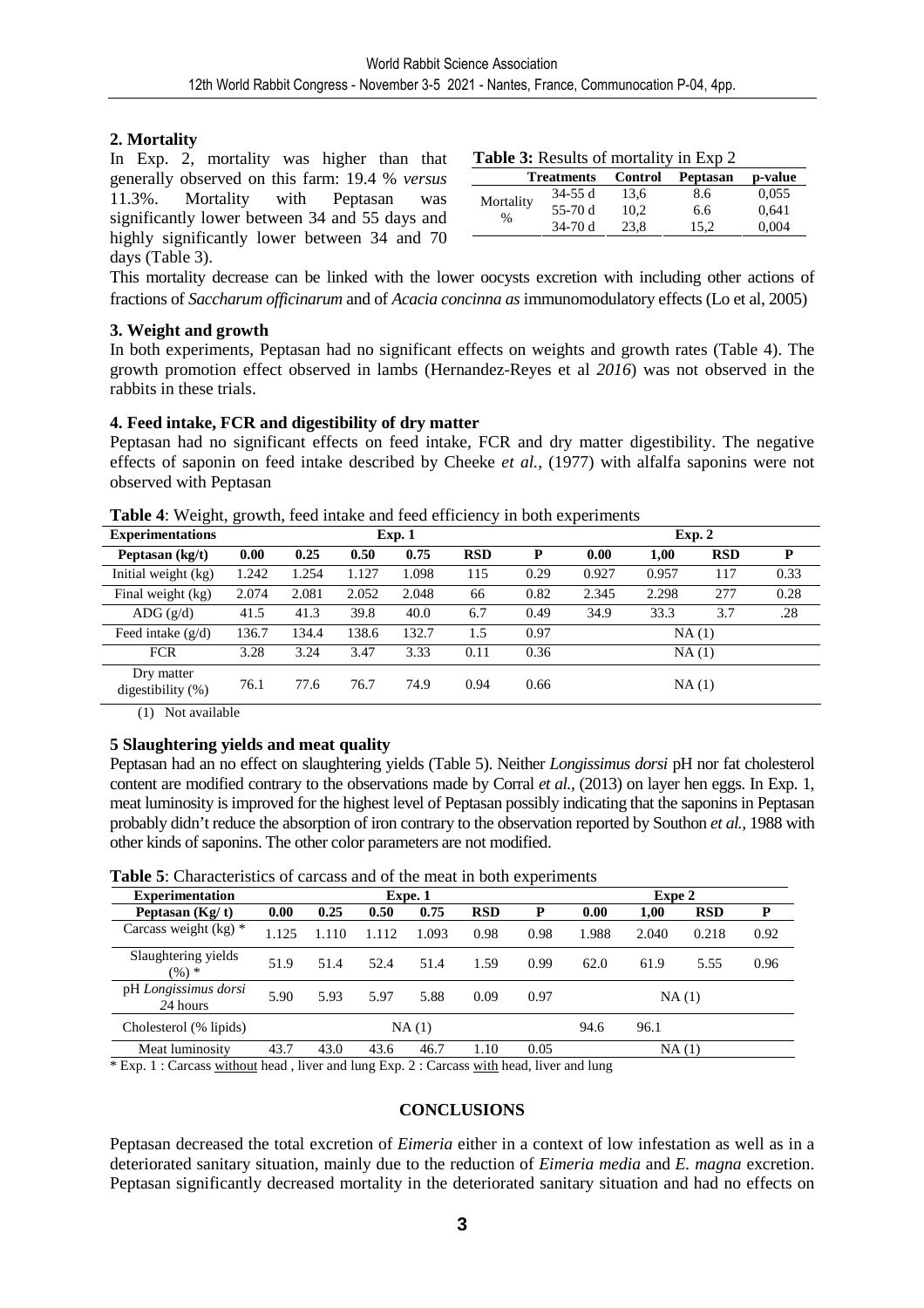growth, feed intake, dry matter digestibility, or on slaughtering yields and meat quality except for meat luminosity. Consequently, Peptasan is an interesting solution to contribute to the control of *Eimeria* development in rabbit farming using only natural products.

#### **REFERENCES**

- Atkinson A., Le Roux J.F., Prigent A.Y, Colin M., 2019. Effets d'un additif composé de fractions de canne à sucre et d'Acacia concinna sur l'excrétion oocystale et les performances zootechniques du lapin en engraissement dans des conditions sanitaires dégradées. *18émes Journées de la recherche cunicole. Nantes (FR), 27-28 mai 2019..*
- Boucher S., Bulliot C., Doumerc G., Ferreira X., Lemberger K., Mentre V., Nicolier A., Pericard JM., Quintin JF., Risi E., Tessier E., 2009. Examens complémentaires chez les NAC. *ED Point vétérinaire, Rueil Malmaison, p.65-70.*
- Cheeke, P., Kinzel J.H, Pedersen M.W., 1977.Influence on saponins on alfalfa utilization by rats, rabbits ans swine. *J. Anim. Sci, 45, 476-481.*
- Colin M., Licois D., Prigent A.Y., 2013. Etude quantitative et qualitative des excrétions oocystales d'*Eimeria* dans un élevage de lapins utilisant différentes stratégies de prévention contre les coccidies. *15émes Journées de la recherche cunicole. Le Mans (France). 19-20 novembre 2013, 225-228.*
- Corral A., Meca E., Guriec N., Delarue J., Colin M., Prigent A.Y., Van Lissum M., 2016. Influence d'un mélange naturel stéroïdal de saponines sur la teneur en cholestérol de l'œuf de poule. *Journées françaises de Nutrition. Montpellier (France), 30 novembre – 2 décembre 2016, PO 052.*
- El-Abasy M, Motobu M, Na KJ, Shimura K, Nakamura K, Koge K, Onodera T, Hirota Y.,2003. Protective effects of Saccharum officinarum extracts (SCE) on Eimeria tenella infection in chickens. *J Vet Med Sci.65, 865-71.*
- Hernández-Reyes J.C., Lara-Bueno A., Miranda-Romero L.A., Mendoza-MartíneZ G.D., Martínez-Gómez D., 2016. Evaluación de productos herbales como aditivos en raciones de finalización de ovinos *VII Congreso Latinoamericano de Nutrición Animal. XII Congreso Bienal Asociación Mexicana de Especialistas en Nutrición Animal.. Cancún México.*
- Kostova T, Sabev P., Lalkosvki N., Petkov.P., 2011. Anticocciidial effect of herbal Cocciban in domestic rabbits (*Oryctolagus cuniculus*). *Livestock international, 15, 12-13.*
- Licois D., 2009. Comments on the article of Ming-Hsien Li and Hong-Kean Ooi "Fecal occult blood manifestation of intestinal Eimeria spp. infection in rabbit" [Vet. Parasitol. 161 (2009) 327-329]. Vet Parasitol. 164 (2-4): 363-364.
- Lo D.Y., Chen T.H., Chien M.S., Koge K, Hosono A, Kaminogawa S, Lee W.C.,.2005. Effects of Saccharum officinarum extract on the modulation of immunity in pigs. *J Med Vet Sci,57, 591-597.*
- Pratap G., Bhaskar Rao V.S;, 1987. Evaluation of Surface Active Properties of Saponins Isolated from *Acacia concinna* D. C. Pods. *Fett / lipid, 85, 205-208.*
- Southon S., Wright A.J.A., Price K. R., Fairweather., 1988. The effects of 3 types of saponin on iron and zinc absorbtion. *Brit. J Nutr, 59, 389-396.*
- Teillet B, Colin M, Armengol J, Prigent A.Y., 2011. Effet d'un extrait de graines de caroube partiellement décortiquées sur les performances de viabilité et de croissance chez le lapin. *14èmes Journées de la Recherche cunicole, Le Mans (France), 22-23 Novembre 2011, 5-8.*
- Van Keulen J.V., Young B.A. 1977. Evaluation of acid-insoluble ash as a natural marker in ruminant digestibility studies. *J. Anim. Sci., 44, 282-287.*
- Volek Z., Marounek M. 2011. Effect of feeding growing–fattening rabbits a diet supplemented with whole White lupin (Lupinus albus cv. Amiga) seeds on fatty acid composition and indexes related to human health in hind leg meat and perirenal fat. *Meat Sci., 87, 40-45.*
- Wina E;, Pasaribu T;, Rakhami S;, Tangendjaja B., 2017. The role of saponin as feed additive for sustainable Poultry Production. *Wartazoa, 27, 117-124.*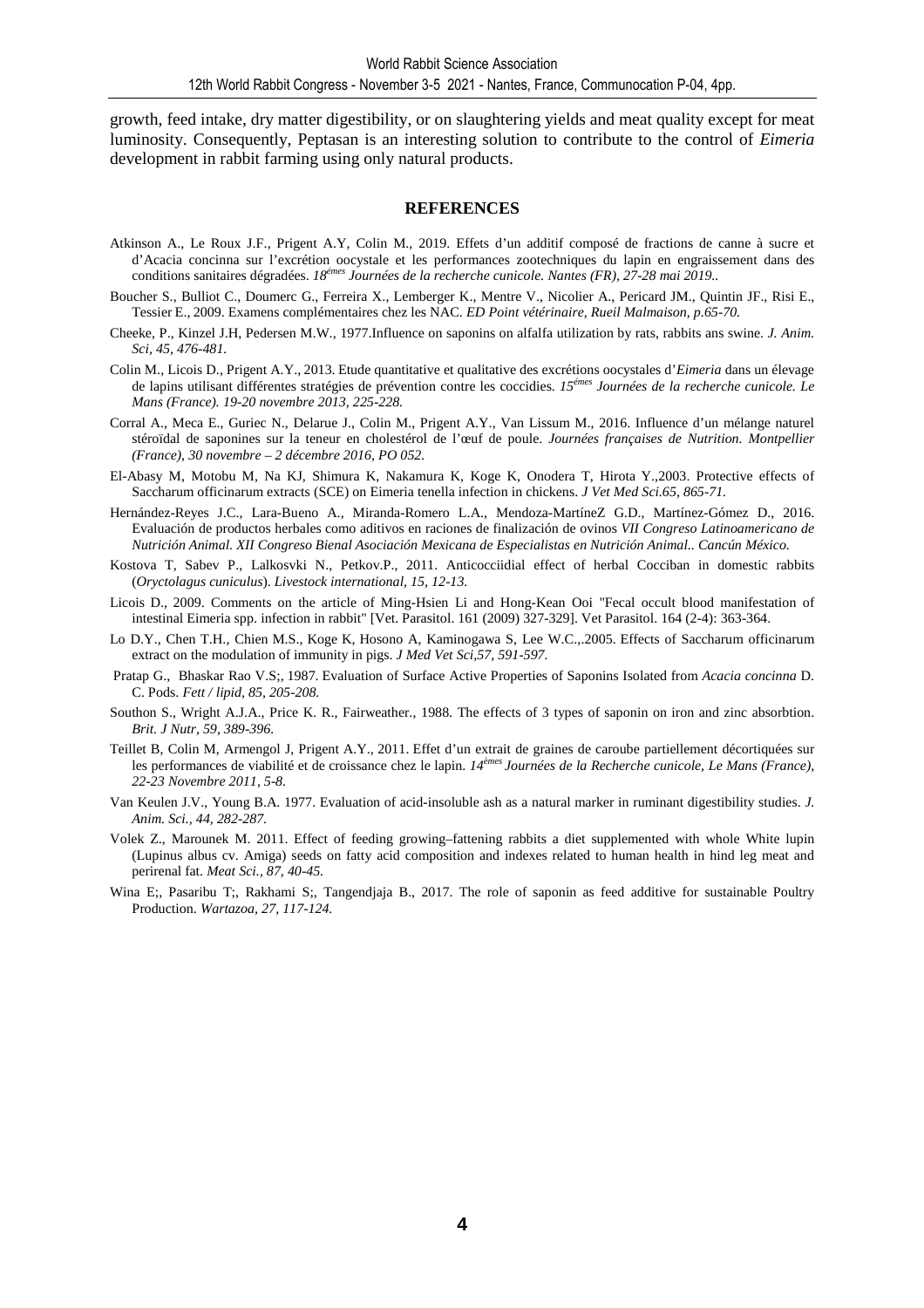Effect of a polyherbal mixture of *Saccharum officinarum* and of *Acacia concinna* on the oocystal excretion, zootechnical performance and meat quality of growing rabbits

Atkinson A.<sup>1</sup>,, Espinosa-Ayala E.<sup>2</sup>, Hernández P.A. <sup>2</sup>, Le Roux J.F<sup>1</sup>, Mendoza G.D.<sup>3</sup>, Pulido-Huertas S.<sup>3</sup>, Velázquez-Cruz A.L.<sup>2</sup>, Prigent A.Y.<sup>4</sup>, Colin M.<sup>3</sup>



1 Nuproxa, France 2 UAEM Amecameca, México 3 UAM Xochimilco, México 4 Earl 3L, France 5 Copri SARL, France



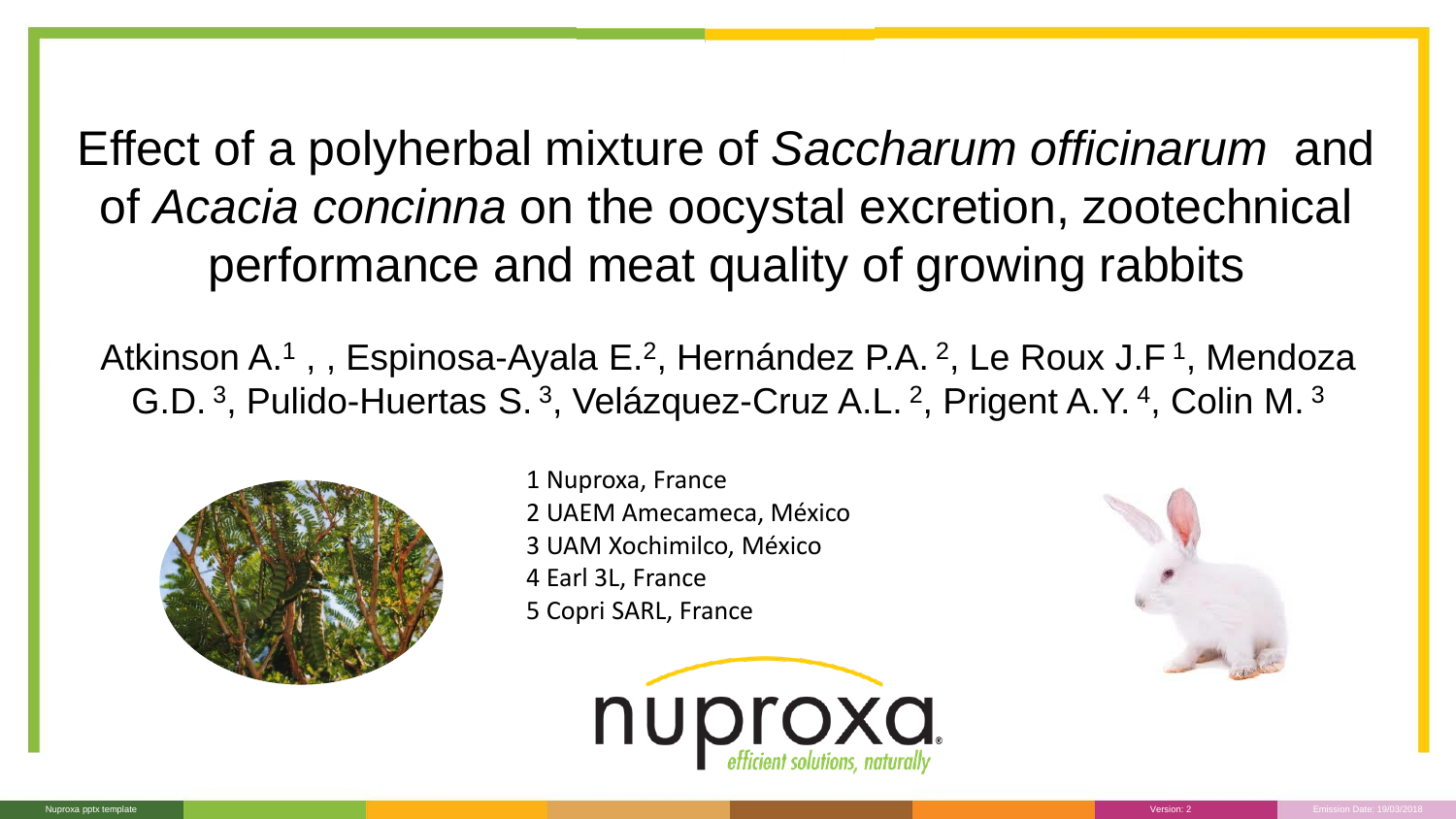## **MATERIAL AND METHODS**

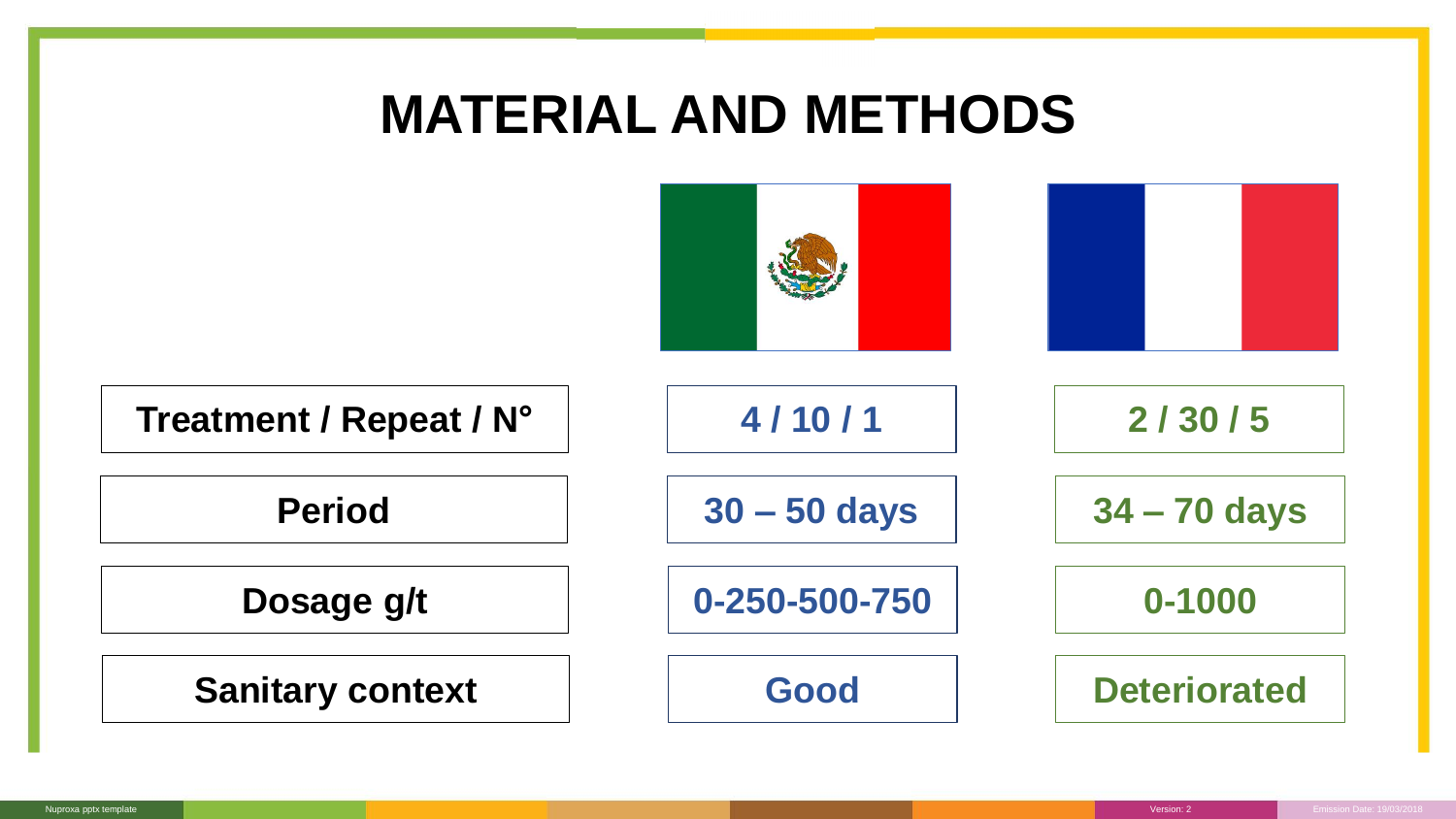### **RESULTS : ZOOTECHNICAL PERFORMANCE Final weight g 2060**  $ADG g/d$  40.6 • No significant effect on zootechnical parameters ADG FCR • Higly significant effect on mortality for period 34-70 days **2321** 34.1 **Mortality % 34-55 55-70 34-70** Control 13.6 10.2 23.8 Peptasan 8.6 6.6 15.2 P value 0.055 0.641 0.004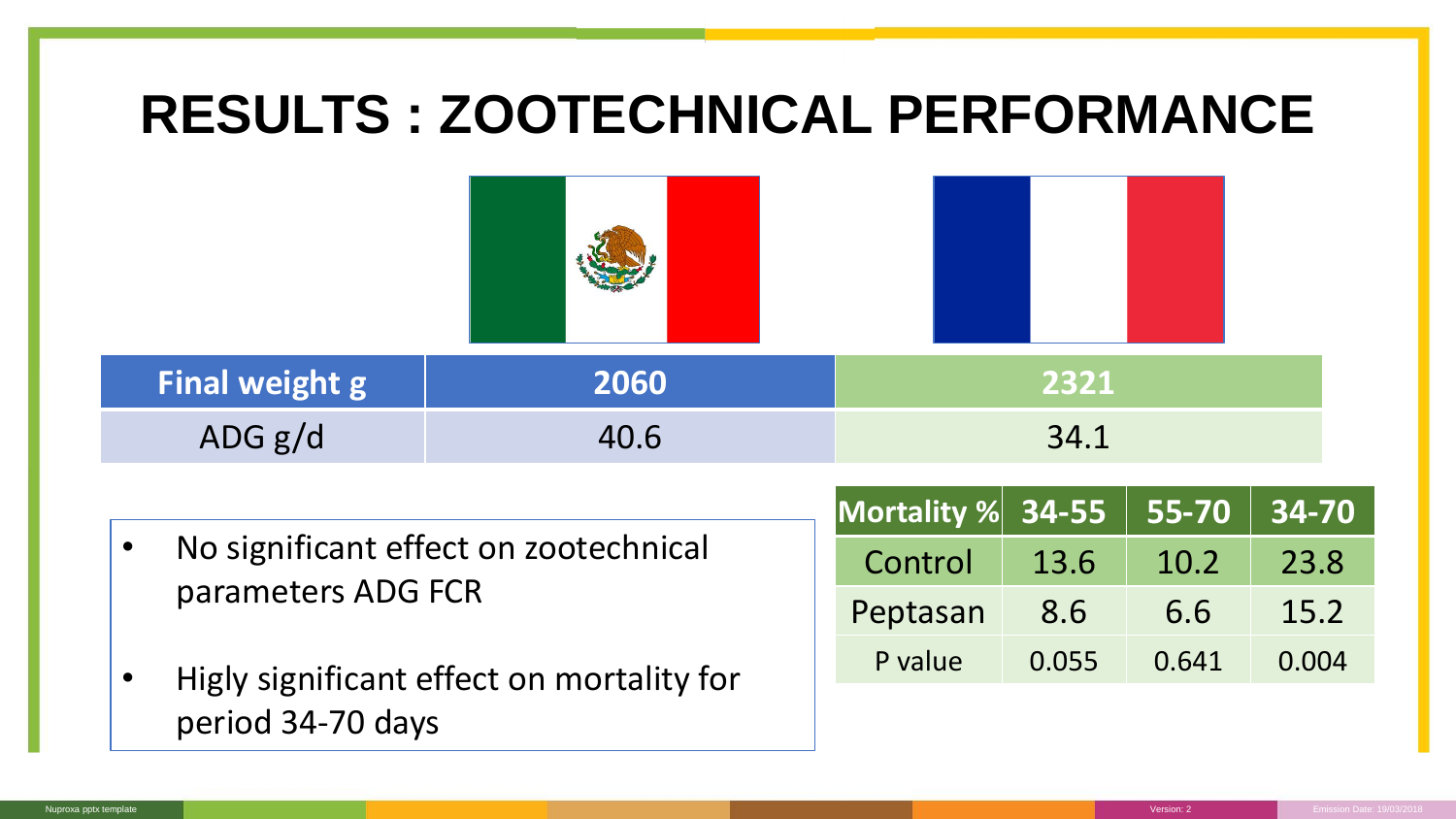| <b>RESULTS: CARCASS PARAMETERS</b> |          |     |            |      |                                                                                                                                                  |  |  |  |  |
|------------------------------------|----------|-----|------------|------|--------------------------------------------------------------------------------------------------------------------------------------------------|--|--|--|--|
|                                    |          |     |            |      |                                                                                                                                                  |  |  |  |  |
| <b>Carcass weight g</b>            |          |     | 1110       |      | 2014                                                                                                                                             |  |  |  |  |
| Slaughter yield (%)                |          |     | 51.8       |      | 62.0                                                                                                                                             |  |  |  |  |
| Peptasan g/T                       | $\bf{0}$ | 250 | 500        | 750  | No significant effect carcass<br>$\bullet$                                                                                                       |  |  |  |  |
| <b>Meat luminosity</b>             | 43.7     | 43  | 43.6       | 46.7 | weight and yield                                                                                                                                 |  |  |  |  |
|                                    |          |     | $P = 0.05$ |      | No effect on longissimus dorsi pH<br>(exp 1) or cholesterol level (exp 2)<br>Improvement of meat luminosity<br>for the highest level of Peptasan |  |  |  |  |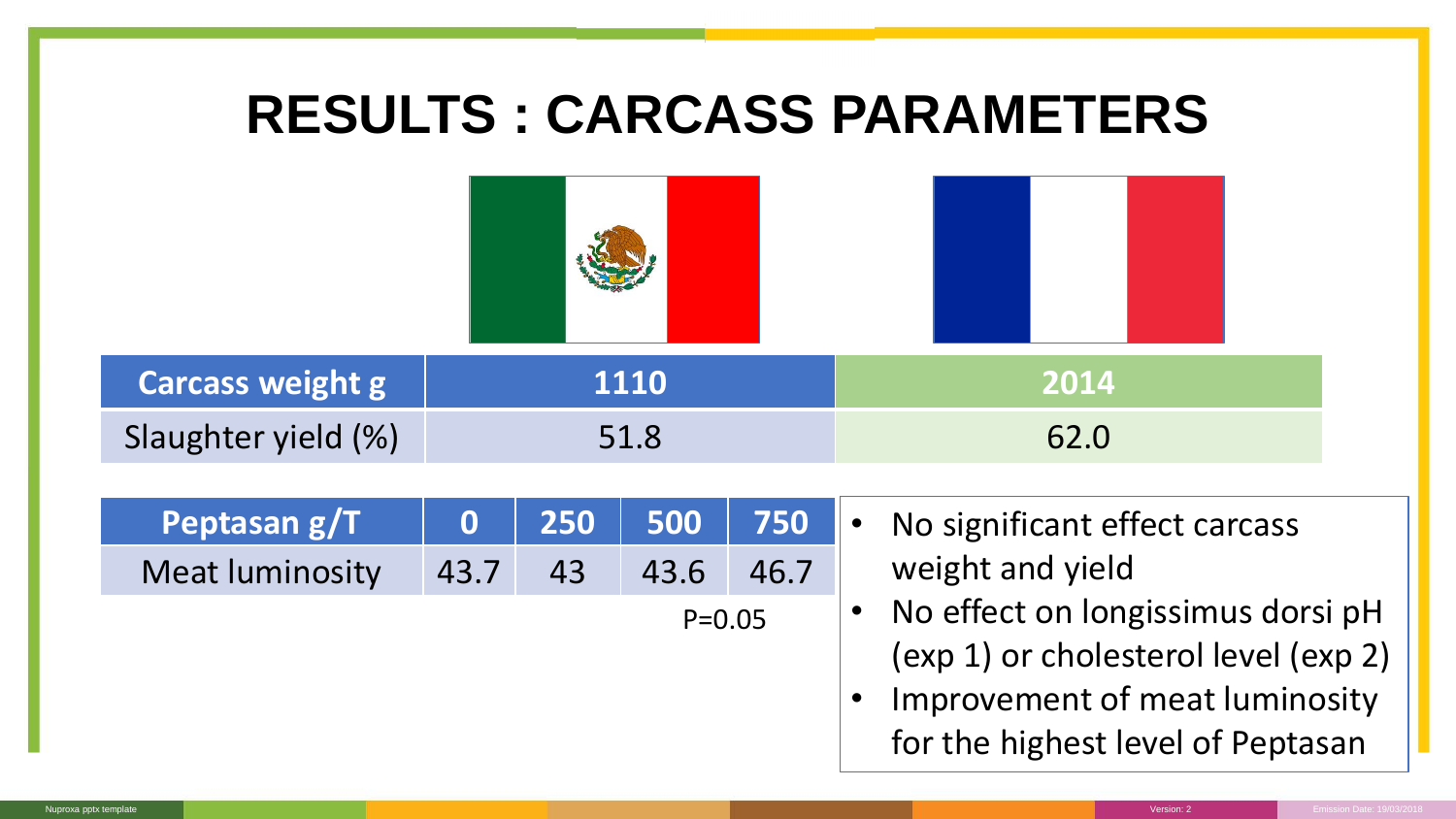### **RESULTS : Oocyst excretion day 50**







In all situation Peptasan reduced significantly total oocysts excretion at 50 days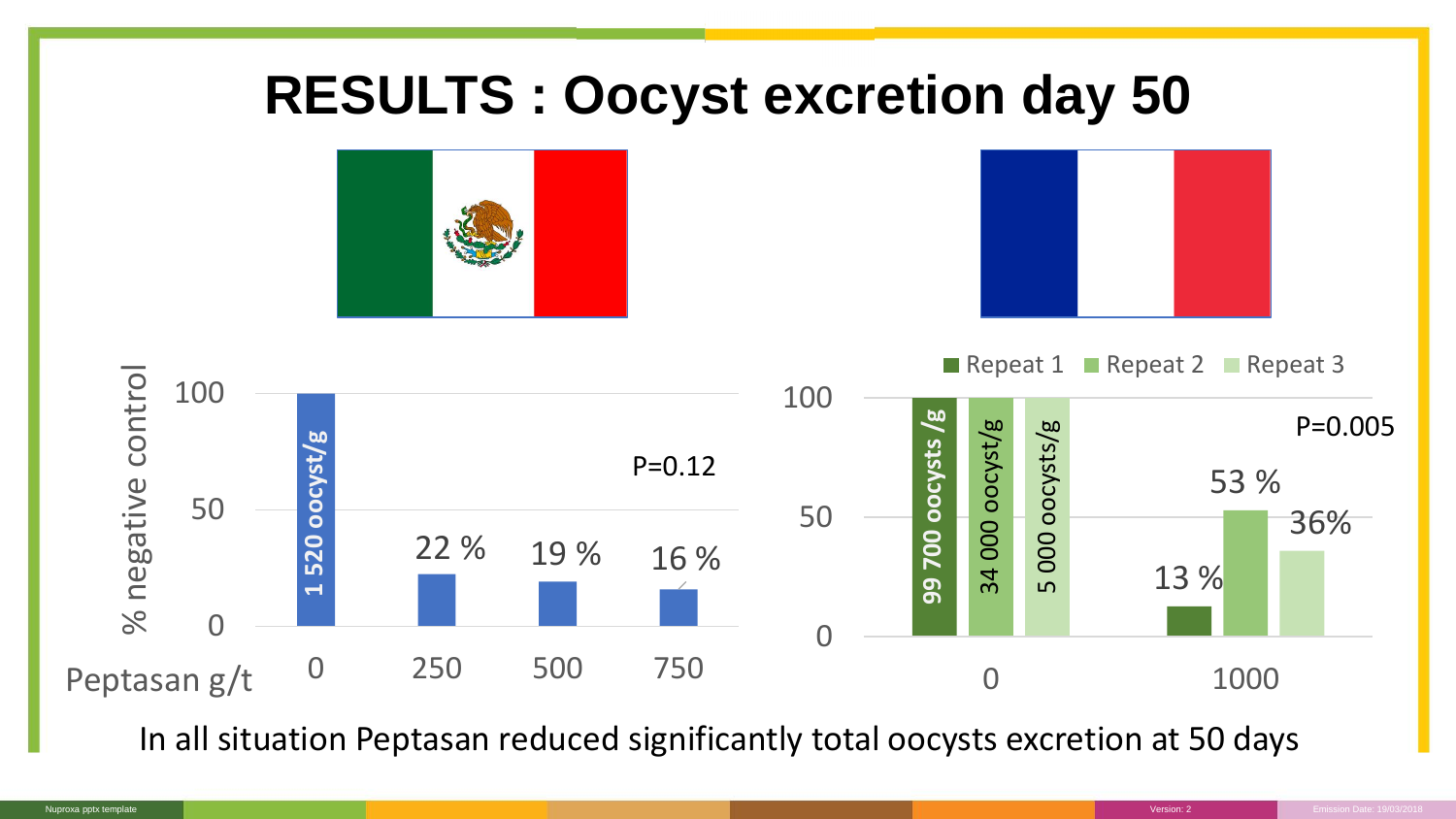## **RESULTS : Expe 2, Oocyst excretion day 50 & 70**



Proportion of pathogen E. Magna and Media is significantly reduced at 50 and 70 days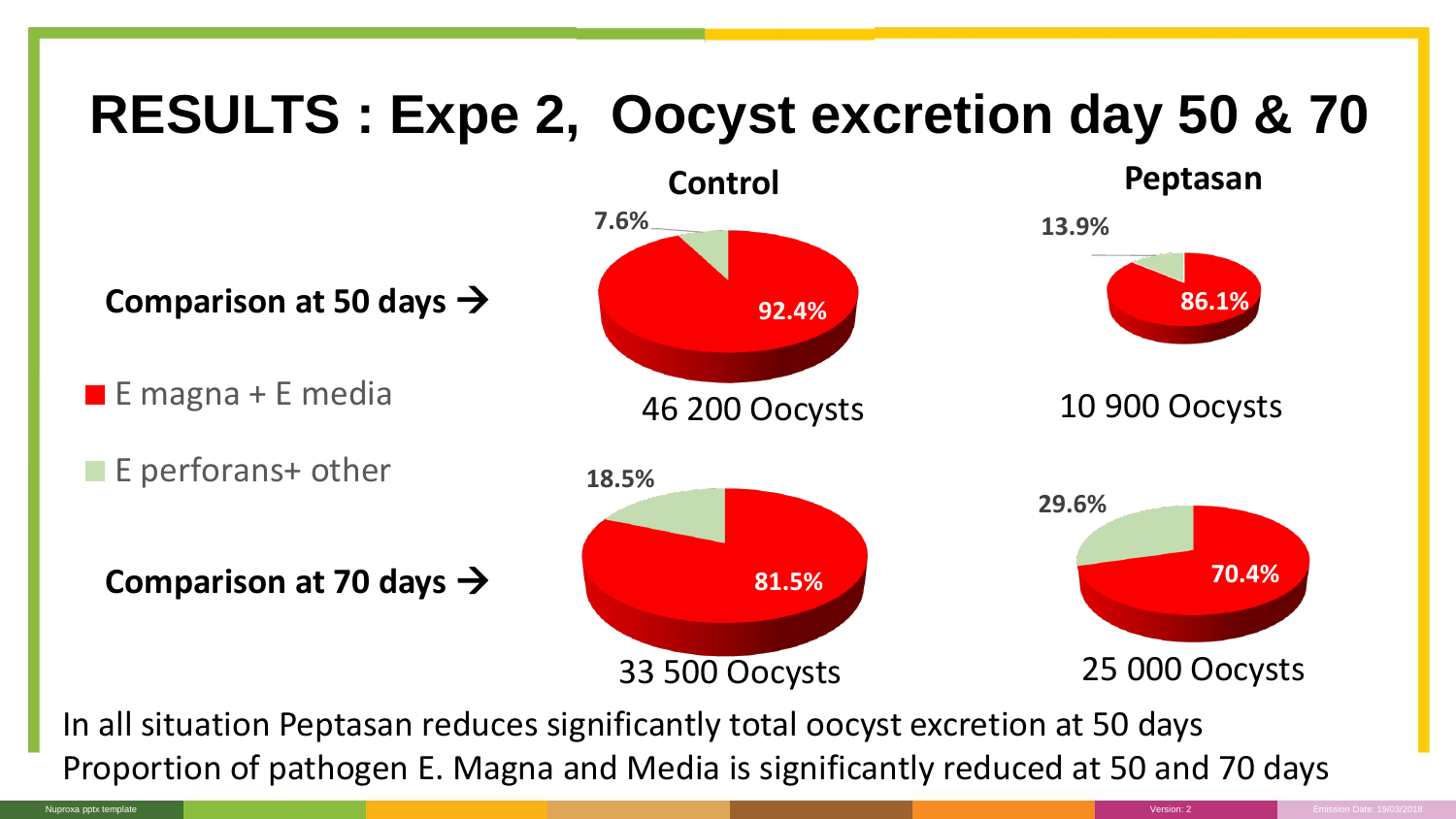





## **CONCLUSION**

- Peptasan decrease total excretion of Eimeria independently of sanitary context and initial infestation level
- Peptasan decrease significantly mortality in a deteriorated sanitary conditions
- Pathogen Eimeria Magna and Maxima are more concerned
- Peptasan has not impact on growth parameters and meat quality, except meat luminosity
- Peptasan is an interesting solution to contribute to control Eimeria development in rabbit farming